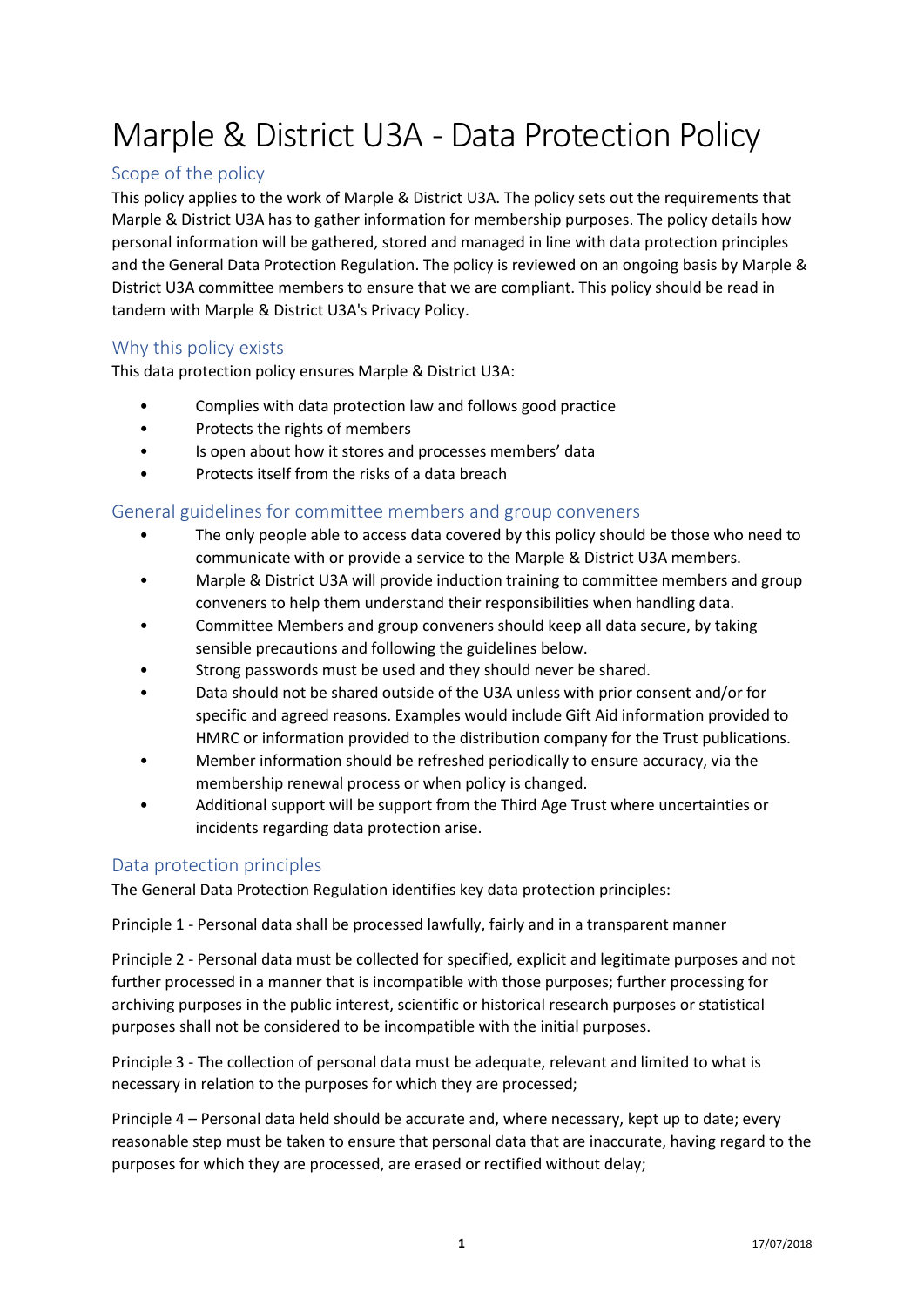Principle 5 – Personal data must kept in a form which permits identification of data subjects for no longer than is necessary for the purposes for the which the personal data are processed; personal data may be stored for longer periods insofar as the personal data will be processed solely for archiving purposes in the public interest , scientific or historical research purposes or statistical purposes subject to implementation of the appropriate technical and organisational measures required by the GDPR in order to safeguard the rights and freedoms of individuals;

Principle 6 - Personal data must be processed in accordance a manner that ensures appropriate security of the personal data, including protection against unauthorised or unlawful processing and against accidental loss, destruction or damage, using appropriate technical or organisational measures.

# Lawful, fair and transparent data processing

Marple & District U3A requests personal information from potential members and members for membership applications and for sending communications about their involvement with the U3A. The forms used to request personal information will contain a privacy statement informing potential members and members as to why the information is being requested and what the information will be used for. The lawful basis for obtaining member information is due to the contractual relationship that the U3A has with individual members. In addition, members will be asked to provide consent for specific processing purposes. U3A members will be informed as to who they need to contact should they wish for their data not to be used for specific purposes for which they have provided consent. Where these requests are received they will be acted upon promptly and the member will be informed as to when the action has been taken.

# Processed for specified, explicit and legitimate purposes

Members will be informed as to how their information will be used and the Committee of Marple & District U3A will seek to ensure that member information is not used inappropriately. Appropriate use of information provided by members will include:

- Communicating with members about Marple & District U3A events and activities
- Group conveners communicating with group members about specific group activities
- Consent will be sought in order to add members' details to the direct mailing information for the Third Age Trust magazines – Third Age Matters and Sources
- Sending members information about Third Age Trust events and activities
- Communicating with members about their membership and/or renewal of their membership
- Communicating with members about specific issues that may have arisen during the course of their membership

Marple & District U3A will ensure that group conveners are made aware of what would be considered appropriate and inappropriate communication. Inappropriate communication would include sending U3A members marketing and/or promotional materials from external service providers.

Marple & District U3A will ensure that members' information is managed in such a way as to not infringe an individual members' rights which include:

- The right to be informed
- The right of access
- The right to rectification
- The right to erasure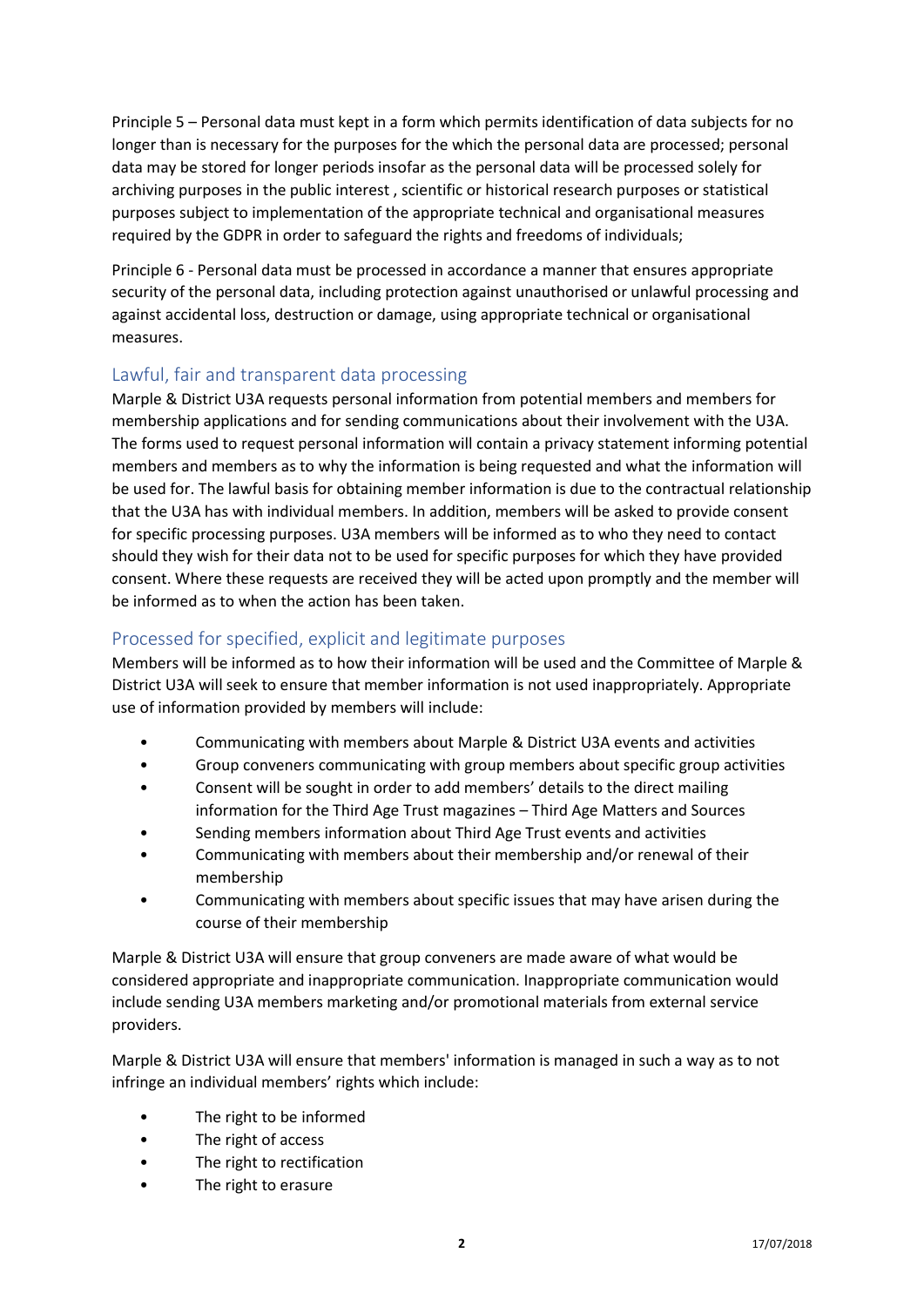- The right to restrict processing
- The right to data portability
- The right to object

# Adequate, relevant and limited data processing

Members of Marple & District U3A will only be asked to provide information that is relevant for membership purposes. This will include:

- Name
- Postal address
- Email address
- Telephone number
- Gift Aid entitlement

Where additional information may be required such as health related information this will be obtained with the consent of the member who will be informed as to why this information is required and the purpose that it will be used for.

Where Marple & District U3A organises a trip or activity that requires next of kin information to be provided, a legitimate interest assessment (link) will have been completed in order to request this information. Members will be made aware that the assessment has been completed.

#### Photographs

Photographs are classified as personal data. Where group photographs are being taken members will be asked to step out of shot if they don't wish to be in the photograph. Otherwise consent will be obtained from members in order for photographs to be taken and members will be informed as to where photographs will be displayed. Should a member wish at any time to remove their consent and to have their photograph removed then they should contact Marple & District to advise that they no longer wish their photograph to be displayed.

## Accuracy of data and keeping data up-to-date

Marple & District U3A has a responsibility to ensure members' information is kept up to date. Members will be informed to let the membership secretary know if any of their personal information changes. In addition, on an annual basis, the membership renewal process will provide an opportunity for members to inform Marple & District U3A as to any changes in their personal information..

## Accountability and governance

The U3A Committee are responsible for ensuring that the U3A remains compliant with data protection requirements and can evidence that it has. Where consent is required for specific purposes then evidence of this consent (either electronic or paper) will be obtained and retained securely. The U3A Committee will ensure that new members joining the Committee receive an induction into the requirements of GDPR and the implications for their role. Marple & District U3A will also ensure that group conveners are made aware of their responsibilities in relation to the data they hold and process. Committee Members shall also stay up to date with guidance and practice within the U3A movement and shall seek additional input from the Third Age Trust National Office should any uncertainties arise. The Committee will review data protection and who has access to information on a regular basis as well as reviewing what data is held. When Committee Members and Group Conveners relinquish their roles, they will be asked to either pass on data to those who need it and/or delete data.